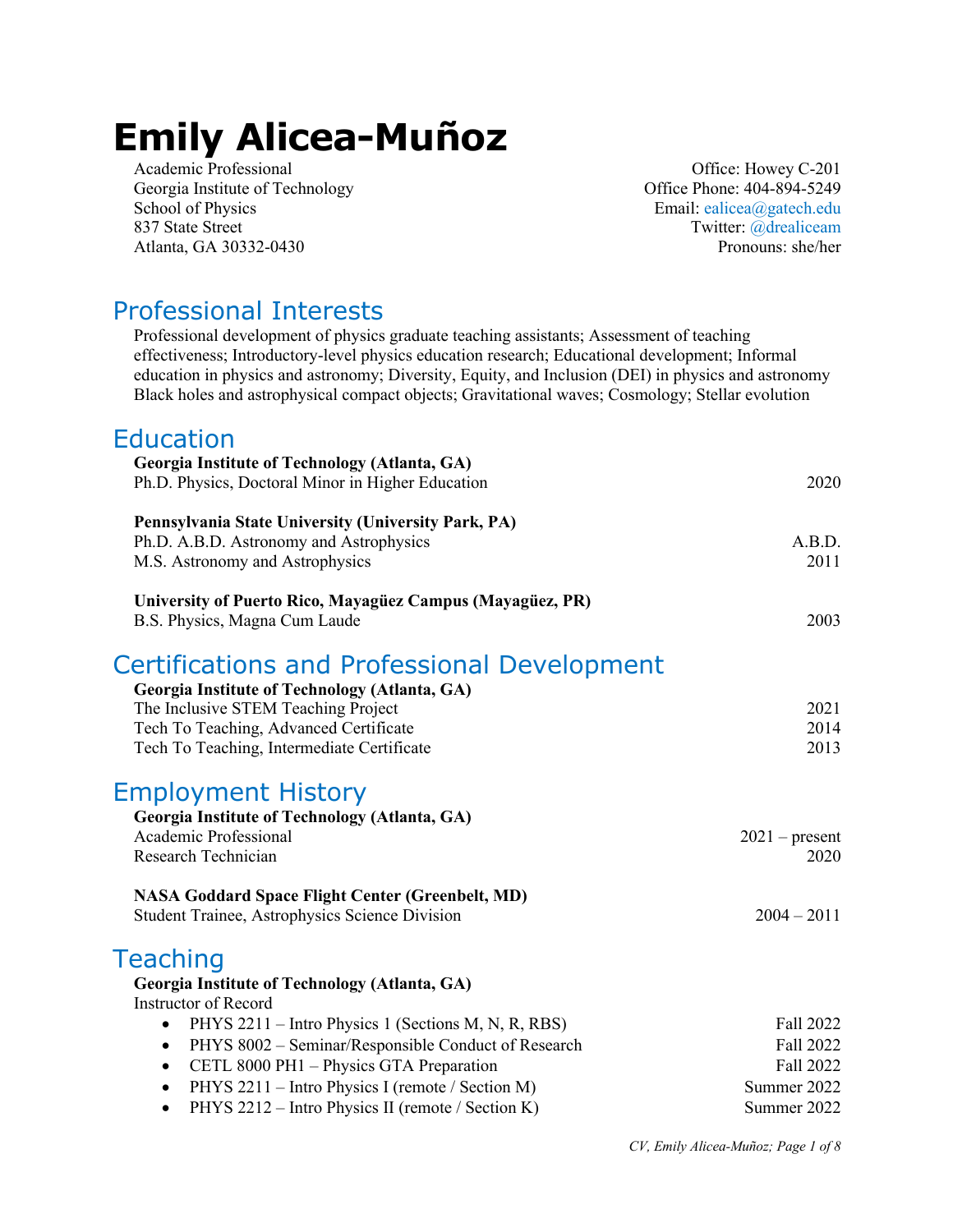| PHYS 2211 – Intro Physics I (Sections K, M, R)<br>٠                         | Spring 2022 |
|-----------------------------------------------------------------------------|-------------|
| PHYS 2211 – Intro Physics 1 (remote / Sections M, R)<br>٠                   | Fall 2021   |
| PHYS 8002 - Seminar/Responsible Conduct of Research<br>$\bullet$            | Fall 2021   |
| CETL 8000 PH1 - Physics GTA Preparation                                     | Fall 2021   |
| PHYS 2211 - Intro Physics I (remote / Section M)<br>$\bullet$               | Summer 2021 |
| PHYS 2212 - Intro Physics II (remote / Section K)                           | Summer 2021 |
| PHYS 2211 – Intro Physics I (remote / Sections M, R, SZ)<br>$\bullet$       | Spring 2021 |
| PHYS 2211 – Intro Physics I (remote / Sections M, R, SZ)<br>$\bullet$       | Fall 2020   |
| PHYS 8002 - Seminar/Responsible Conduct of Research<br>$\bullet$            | Fall 2020   |
| CETL 8000 PH1 - Physics GTA Preparation<br>$\bullet$                        | Fall 2020   |
| PHIL 6000 – Responsible Conduct of Research (Sections A, D, E)<br>$\bullet$ | Summer 2020 |
| CETL 8000 PH1 - Physics GTA Preparation<br>$\bullet$                        | Fall 2019   |
| CETL 8000 PH1 - Physics GTA Preparation<br>$\bullet$                        | Fall 2018   |
| CETL 8000 PH1 - Physics GTA Preparation                                     | Fall 2017   |
| CETL 8000 PH1 - Physics GTA Preparation<br>$\bullet$                        | Fall 2016   |
| CETL 8000 PH1 - Physics GTA Preparation                                     | Fall 2015   |
| CETL 8000 PH1 - Physics GTA Preparation<br>$\bullet$                        | Fall 2014   |
|                                                                             |             |
| Co-Instructor                                                               |             |
| PHYS 2211 – Introduction to Physics I (SOUP)                                | Summer 2020 |
| PHYS 2212 – Introduction to Physics II (SOUP)                               | Summer 2020 |
| PHYS 2211 - Intro Physics I (online/GT Lorraine, Section R)                 | Spring 2020 |
| PHYS 2212 - Intro Physics II (online/GT Lorraine, Section R)                | Spring 2020 |
| CETL 8000 PH1/PH2 - Physics GTA Preparation<br>$\bullet$                    | Fall 2013   |
|                                                                             |             |
| Head TA                                                                     |             |
| PHYS 2211 – Introduction to Physics I (SOUP)                                | Summer 2019 |
| PHYS 2212 - Introduction to Physics II (SOUP)<br>$\bullet$                  | Summer 2019 |
| PHYS 2212 - Introduction to Physics II (SOUP)<br>$\bullet$                  | Summer 2018 |
| PHYS 2212 - Intro Physics II (Sections P, Q)<br>$\bullet$                   | Spring 2017 |
| PHYS 2211 - Introduction to Physics I (SOUP)<br>$\bullet$                   | Summer 2016 |
| PHYS 2212 – Intro Physics II (Sections P, Q)<br>$\bullet$                   | Spring 2016 |
| PHYS 2211 - Intro Physics I (Sections C, M, N)<br>$\bullet$                 | Fall 2015   |
| PHYS 2211 – Introduction to Physics I (SOUP)<br>$\bullet$                   | Summer 2015 |
| PHYS 2211 – Intro Physics I (Sections K, M, N)<br>٠                         | Spring 2015 |
| PHYS 2211 – Intro Physics I (Sections M, N)<br>٠                            | Fall 2014   |
| PHYS 2211 - Intro Physics I (Section K)                                     | Spring 2014 |
| PHYS 2211 - Intro Physics I (Section M)<br>$\bullet$                        | Fall 2013   |
| PHYS 2211 - Intro Physics I (Sections K, M, N)<br>$\bullet$                 | Spring 2013 |
|                                                                             |             |
| <b>Teaching Assistant</b>                                                   |             |
| PHYS 2211 - Intro Physics I (online/GT Lorraine, Section R)                 | Spring 2019 |
| PHYS 2212 - Intro Physics II (online/GT Lorraine, Section R)<br>$\bullet$   | Spring 2019 |
| PHYS 2211 - Intro Physics I (online/GT Lorraine, Section R)                 | Fall 2018   |
| PHYS 2212 - Intro Physics II (online/GT Lorrain, Section R)<br>$\bullet$    | Fall 2018   |
| PHYS 2211 - Introduction to Physics I (SOUP) (Piazza)<br>$\bullet$          | Summer 2017 |
| PHYS 2212 – Intro Physics II (curriculum revision)                          | Summer 2014 |
| PHYS 2211 - Intro Physics I (Flipped Lab Section M01)<br>٠                  | Spring 2014 |
|                                                                             |             |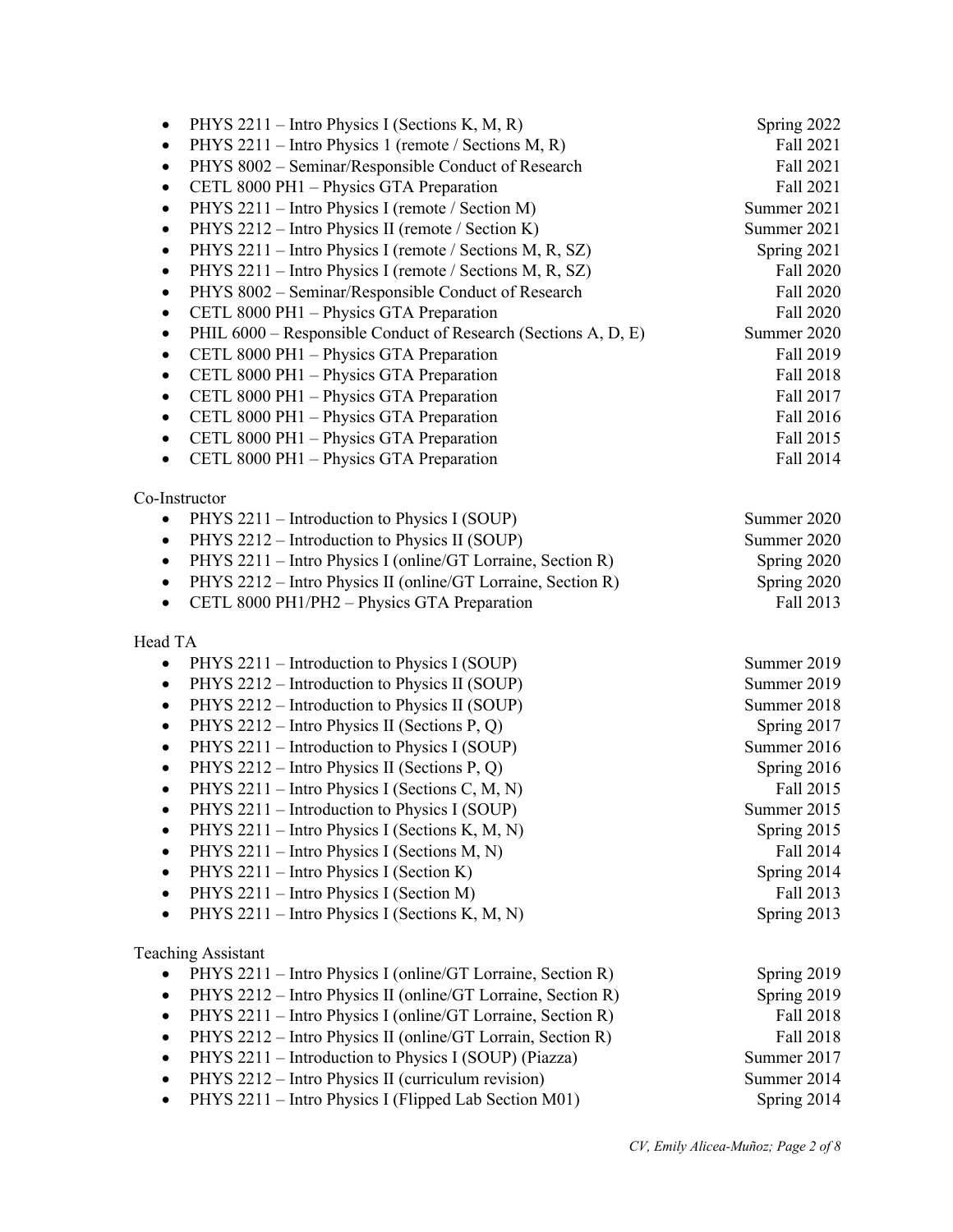| Introductory Physics I with Laboratory MOOC (Piazza)<br>$\bullet$<br>PHYS 2211 – Intro Physics I (Lab Section N03)<br>$\bullet$                                                                                                                                                                                                                                                                                                                                                                           | Summer 2013<br>Fall 2012          |
|-----------------------------------------------------------------------------------------------------------------------------------------------------------------------------------------------------------------------------------------------------------------------------------------------------------------------------------------------------------------------------------------------------------------------------------------------------------------------------------------------------------|-----------------------------------|
| University of Texas at Brownsville (South Padre Island, TX)<br>Teaching Assistant, Third Gravitational Wave Astronomy Summer School<br>Week 2: Gravitational Waves Sources (Dr. M. Coleman Miller)                                                                                                                                                                                                                                                                                                        | $5 - 9$ June 2006                 |
| Pennsylvania State University (University Park, PA)<br>Teaching Assistant, ASTRO 011 - Introductory Astronomy Lab<br>Lab Section 9, Lab Section 12<br>$\bullet$<br>Development of TA Choice Lab ("Black Holes")<br>$\bullet$                                                                                                                                                                                                                                                                              | Spring 2006                       |
| Research<br>Georgia Institute of Technology (Atlanta, GA)<br>Academic Professional, School of Physics<br>Physics GTA Professional Development<br>Ph.D. Candidate (Physics Education Research), School of Physics<br>Dissertation: Transforming the Preparation of Physics Graduate Teaching Assistants                                                                                                                                                                                                    | $2020$ – present<br>$2012 - 2020$ |
| $\bullet$<br>Supervisor: Dr. Michael F. Schatz<br>$\bullet$<br><b>NASA Goddard Space Flight Center (Greenbelt, MD)</b>                                                                                                                                                                                                                                                                                                                                                                                    |                                   |
| Student Trainee, Astrophysics Science Division<br>Code 663: Gravitational Astrophysics Laboratory<br>Project: Black Hole Mergers as Probes of Structure Formation<br>$\bullet$<br>Supervisors: Dr. M. Coleman Miller, Dr. Joan M. Centrella<br>Intern, Summer Institute in Engineering and Computer Applications (SIECA)<br>Code 662: X-Ray Astrophysics Laboratory<br>Project: PoST Pixel Differentiation at Low X-Ray Energies<br>$\bullet$<br>Supervisor: Dr. Enectalí Figueroa-Feliciano<br>$\bullet$ | $2004 - 2011$<br>Summer 2003      |
| Harvard-Smithsonian Center for Astrophysics (Cambridge, MA)<br>Intern, Smithsonian Astrophysical Observatory<br>Project: Search for Pulsations in Metal-Deficient Field Giants<br>Supervisor: Dr. Andrea K. Dupree<br>$\bullet$                                                                                                                                                                                                                                                                           | Summer 2002                       |
| <b>National Institute of Standards and Technology (Gaithersburg, MD)</b><br>Summer Undergraduate Research Fellow<br>Project: Diffraction Effects in SURF Beamline 3<br>Supervisor: Dr. Eric L. Shirley<br>$\bullet$                                                                                                                                                                                                                                                                                       | Summer 2001                       |
| University of Puerto Rico, Mayagüez Campus (Mayagüez, PR)<br>Undergraduate Research Assistant, Department of Physics<br>Project: Investigations of Single Pulses from Radio Pulsars<br>Supervisor: Dr. Leszek A. Nowakowski                                                                                                                                                                                                                                                                               | $2001 - 2002$                     |
| <b>Students Supervised</b><br>Georgia Institute of Technology (Atlanta, GA)<br>Steven W. Tarr (graduate)<br>Project: TBD                                                                                                                                                                                                                                                                                                                                                                                  | Summer $2022$ – present           |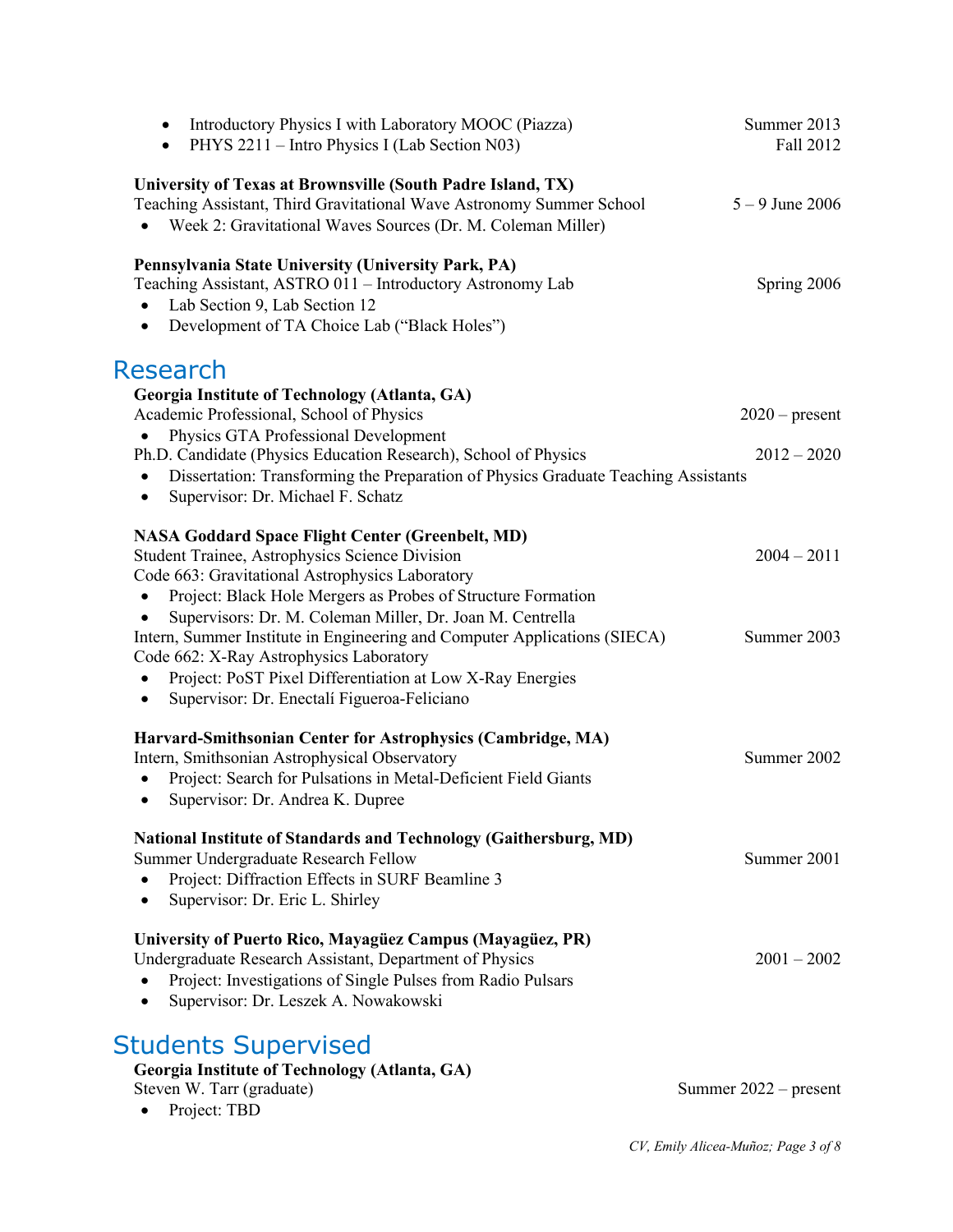| Gregory T. Carroll (undergraduate)                                                                                                      | Spring $2022$ – present |
|-----------------------------------------------------------------------------------------------------------------------------------------|-------------------------|
| Project: A National Survey of Physics Graduate TA Preparation<br>Joan Espar Masip (undergraduate, Universitat Politècnica de Catalunya) | Fall 2016               |
| Project: Effects of a Professional Development Program on GTA Teaching Effectiveness                                                    |                         |
| Outreach                                                                                                                                |                         |
| Georgia Institute of Technology (Atlanta, GA)                                                                                           |                         |
| Guest Lecturer, GT 1000 PHY - First-Year Seminar                                                                                        | $2018 - 2021$           |
| Presentation: "Black Holes"<br>$\bullet$                                                                                                |                         |
| <b>Public Talks for Breast Cancer Awareness</b>                                                                                         | 2021                    |
| Presentation: "Breast cancer: detection, treatment, and survival //<br>$\bullet$                                                        |                         |
| Things I wish I knew about breast cancer before my boob tried to kill me"                                                               |                         |
| Public Nights at the Georgia Tech Observatory                                                                                           | $2012 - 2016$           |
| Summer Camp, "Thrill-A-Minute: Roller Coaster Physics"                                                                                  | $2013 - 2015$           |
| Assisted Dr. Edwin Greco in running week-long physics summer camps for                                                                  |                         |
| high school and middle school students                                                                                                  |                         |
| Direct to Discovery (D2D) Participating Researcher                                                                                      | 2013                    |
| The School Break, "Fun, Learn, Go! Summer Camp" (Austell, GA)                                                                           |                         |
| Guest Speaker, "Space is the Place"                                                                                                     | 10 June 2013            |
| <b>NASA Goddard Space Flight Center (Greenbelt, MD)</b>                                                                                 |                         |
| Volunteer, "Ask an Astrophysicist" Website                                                                                              | $2006 - 2010$           |
| http://imagine.gsfc.nasa.gov/docs/ask_astro/ask_an_astronomer.html                                                                      |                         |
|                                                                                                                                         |                         |
| University of Puerto Rico, Mayagüez Campus (Mayagüez, PR)                                                                               |                         |
| Physics Week                                                                                                                            | 2002, 2003              |
| Physics demos for high school students<br>$\bullet$                                                                                     |                         |
| "Physics Show" performance and organizing committee                                                                                     |                         |
| Caribbean Astronomical Society                                                                                                          | $2000 - 2002$           |
| Helped with Open Houses at UPRM Planetarium and Observatory<br>٠                                                                        |                         |
| Public talks in various astronomy topics (celestial mechanics, pulsars, stars)<br>$\bullet$                                             |                         |
| <b>Service</b>                                                                                                                          |                         |
| <b>Conference Organization &amp; Peer Review</b>                                                                                        |                         |
| Reviewer for: PERC Proceedings, Physical Review Physics Education Research,                                                             |                         |
| POD Network Conferences, The Physics Teacher                                                                                            |                         |
| Program Committee, Dynamics Days 2022                                                                                                   | $7 - 8$ January 2022    |
| Parallel session organizer, PERC 2020                                                                                                   | <b>July 2020</b>        |
| Coordinator and Facilitator, Cottrell Scholars National TA Workshop 2019                                                                | 29 - 31 May 2019        |
| Coordinator and Facilitator, Cottrell Scholars National TA Workshop 2017                                                                | 31 May $-2$ June 2017   |
| Pre-conference workshop organization, AAPT 2017 Winter Meeting                                                                          | 18 February 2017        |
| Coordinator, Cottrell Scholars National TA Workshop 2015                                                                                | $27 - 29$ May 2015      |
| Coordinator, Cottrell Scholars National TA Workshop 2014                                                                                | $28 - 30$ May 2014      |
| Co-facilitator, Atlanta Public Schools Teachers' Workshop                                                                               | 13 October 2012         |
| Georgia Institute of Technology (Atlanta, GA)                                                                                           |                         |
| Member, Undergraduate Program Committee, School of Physics                                                                              | $2021$ – present        |
| Co-Chair, Diversity, Equity, and Inclusion (DEI) Committee, School of Physics                                                           | $2021$ – present        |
|                                                                                                                                         |                         |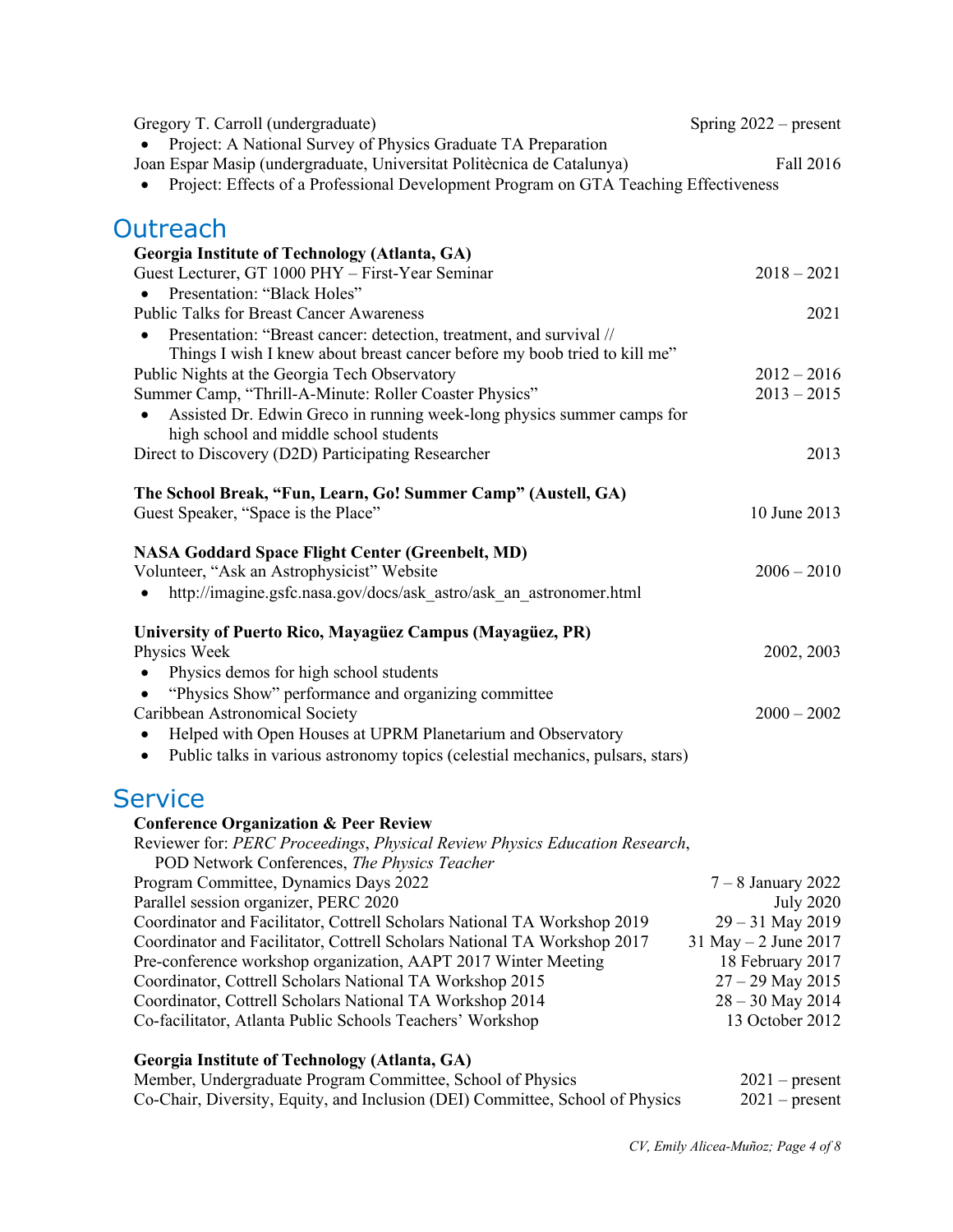| Faculty Advisor, Society of Women in Physics (SWiP)                               | $2020$ – present    |
|-----------------------------------------------------------------------------------|---------------------|
| Member, Diversity, Equity, and Inclusion (DEI) Task Force, School of Physics      | $2020 - 2021$       |
| Volunteer, Chestatee Academy recruitment visit to Georgia Tech                    | 30 January 2019     |
| Volunteer, FOCUS 2019                                                             | 19 January 2019     |
| Volunteer, 5th Annual Latino College & STEM Fair                                  | 18 March 2017       |
| Volunteer, SW Miami High School recruitment visit to Georgia Tech                 | 17 November 2016    |
| Volunteer, Chestatee Academy recruitment visit to Georgia Tech                    | 14 November 2016    |
| Volunteer, 4th Annual Latino College & STEM Fair                                  | 19 March 2016       |
| Volunteer, FOCUS 2016                                                             | 14, 16 January 2016 |
| Volunteer, Chestatee Academy recruitment visit to Georgia Tech                    | 4 December 2015     |
| <b>NASA Goddard Space Flight Center (Greenbelt, MD)</b>                           |                     |
| Organizer, Gravitational Astrophysics, Instrumentation, and Numerics Journal Club | Spring 2007         |
| Pennsylvania State University (University Park, PA)                               |                     |
| Member, Website Committee, Department of Astronomy and Astrophysics               | $2005 - 2006$       |
| <b>Honors and Awards</b>                                                          |                     |
| (2) Thank-a-Teacher Award (PHYS 2211, Fall 2021)                                  | 2021                |
| (5) Thank-a-Teacher Awards (PHYS 2211, Spring 2021)                               | 2021                |
| (3) Thank-a-Teacher Awards (PHYS 2211, Fall 2020)                                 | 2020                |
| (2) Thank-a-Teacher Awards (PHYS 2211, PHYS 2212, Summer 2020)                    | 2020                |
| <b>OMED</b> Tower Award (Georgia Tech)                                            | 2020                |
| Weatherly Travel Award (Georgia Tech)                                             | 2017                |
| SGA Conference Fund Award (Georgia Tech)                                          | 2017                |
| Graduate Student Instructor of the Year (Georgia Tech)                            | 2017                |
| School of Physics Graduate Student Instructor of the Year (Georgia Tech)          | 2017                |
| POD Network GPSD Career Development Award                                         | 2016                |
| SGA Conference Fund Award (Georgia Tech)                                          | 2016                |
| Goizueta Foundation Fellowship (Georgia Tech)                                     | $2015 - 2019$       |
| AAPT Outstanding Physics Teaching Assistant Award (Georgia Tech)                  | 2015                |
| AAPT Outstanding Physics Teaching Assistant Award (Georgia Tech)                  | 2013                |
| Time Off Award for Excellent Research Progress (NASA GSFC)                        | 2010                |
| Nominated, Sloan Fellows Program (Penn State)                                     | 2006, 2010          |
| Bunton-Waller Fellowship (Penn State)                                             | $2003 - 2005$       |
| Braddocks/Roberts Fellowship (Penn State)                                         | 2003                |
| Rahsaan Jackson Presentation Award (NASA GSFC)                                    | 2003                |
| Enrico Fermi Physics Award (UPR Mayagüez)                                         | 2003                |
| <b>Professional Societies</b>                                                     |                     |

| Professional and Organizational Development (POD) Network in Higher Education                                      | $2016$ – present |
|--------------------------------------------------------------------------------------------------------------------|------------------|
| American Association of Physics Teachers (AAPT)                                                                    | $2013$ – present |
| • Physics Education Research Special Interest Group                                                                |                  |
| <b>American Physical Society (APS)</b>                                                                             | $2002$ – present |
| • Topical Group on Physics Education Research (GPER)                                                               |                  |
| $\mathbf{E}$ . $\mathbf{E}$ and $\mathbf{E}$ is $\mathbf{E}$ is the set of $\mathbf{E}$ is the set of $\mathbf{E}$ |                  |

- Forum on Diversity and Inclusion (FDI)
- Forum on Early Career Scientists (FECS)
- Forum on Education (FEd)
- Forum on Outreach and Engaging the Public (FOEP)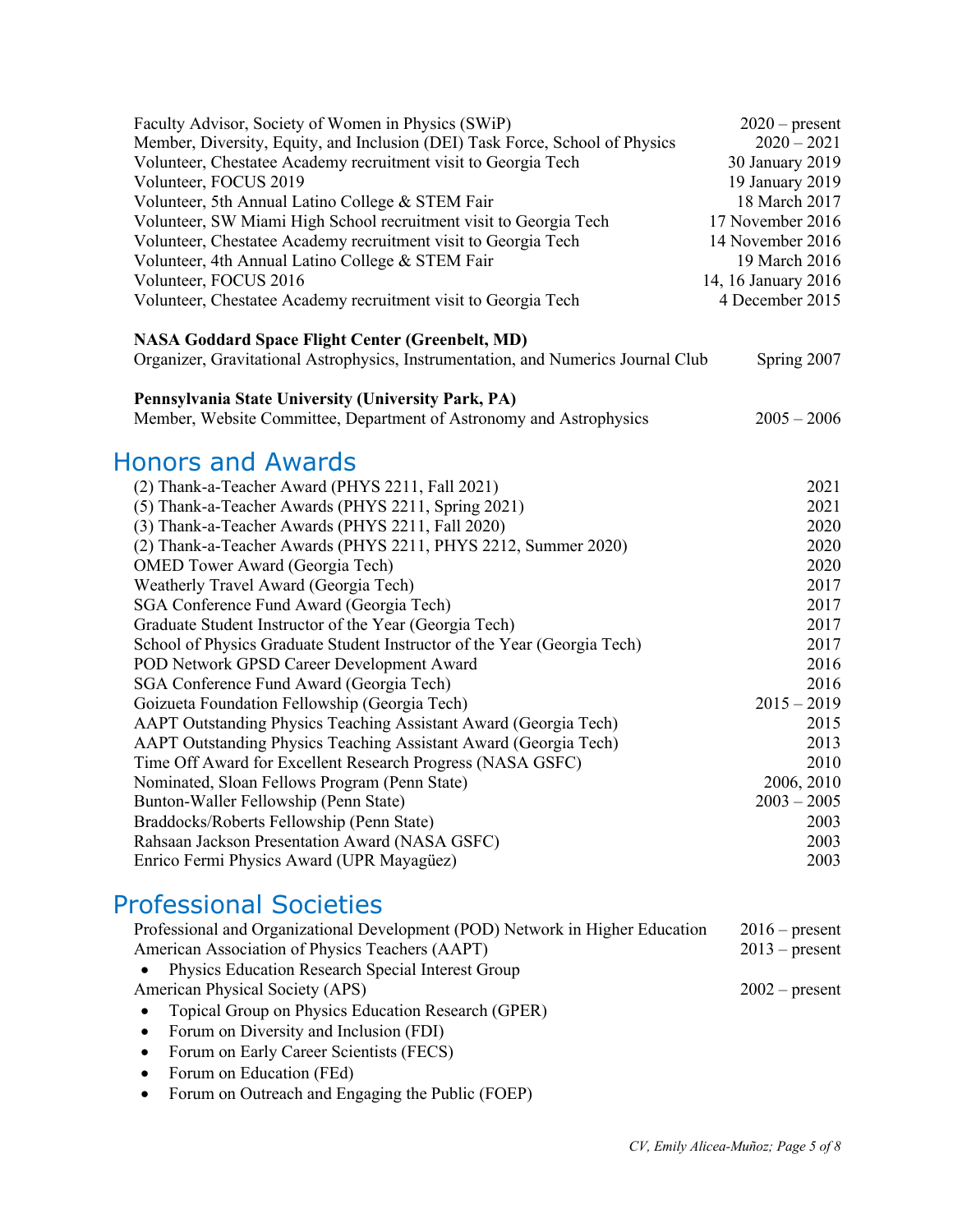| American Astronomical Society (AAS)                        | $2001 - 2022$ |
|------------------------------------------------------------|---------------|
| Golden Key (GK) International Honour Society, UPRM Chapter | $2001 - 2003$ |
| Caribbean Astronomical Society (CAS)                       | $2000 - 2003$ |
| Society of Physics Students (SPS), UPRM Chapter            | $2000 - 2003$ |
|                                                            |               |

• Historian, Webmaster

# Refereed Publications

- 1. E. Alicea-Muñoz, C. Subiño Sullivan, M.F. Schatz. **Transforming the Preparation of Physics GTAs II: Program Assessment.** In preparation.
- 2. E. Alicea-Muñoz, C. Subiño Sullivan, M.F. Schatz. **Transforming the Preparation of Physics GTAs: Curriculum Development.** Phys. Rev. Phys. Educ. Res. 17, 020125 (2021)
- 3. E. Alicea-Muñoz, J. Espar Masip, C. Subiño Sullivan, M.F. Schatz. **Assessing a GTA professional development program.** Physics Education Research Conference Proceedings (2017)
- 4. S.S. Douglas, J.M. Aiken, S.-Y. Lin, E.F. Greco, E. Alicea-Muñoz, M.F. Schatz. **Peer Assessment of Student-Produced Mechanics Lab Report Videos.** Phys. Rev. Phys. Educ. Res., 13, 020126 (2017)

## Non-Refereed Publications

1. E. Alicea-Muñoz, M.C. Miller. **Black Hole Mergers as Probes of Structure Formation.** NASA Technical Reports Server (NTRS) Document ID 20080040733 (2008)

# Seminars, Colloquia, and Invited Talks

- 1. **Classroom observations as part of TA training.** Invited Talk, American Association of Physics Teachers 2022 Summer Meeting (Grand Rapids, MI), July 2022
- 2. **Time Management for Physics TAs.** Invited Workshop (remote), Engaging Physics Tutoring Hub, Department of Physics, ETH Zürich, Switzerland, 28 April 2022
- 3. **Transforming the Preparation of Physics Graduate Teaching Assistants.** Physics Colloquium (remote), Department of Physics, Ohio State University, 26 January 2021
- 4. **Transforming the Preparation of Physics GTAs.** Juried Talk, Virtual Physics Education Research Conference, July 2020
- 5. **Roleplaying in GTA Preparation: Microteaching and Lab Simulation.** Invited Talk, American Association of Physics Teachers 2020 Virtual Summer Meeting, July 2020
- 6. **Transforming the Preparation of Physics Graduate Teaching Assistants.** PER Seminar, Department of Physics and Astronomy at Michigan State University (East Lansing, MI), 4 December 2019
- 7. **TA Professional Development: A Graduate Student's Perspective.** Invited Talk, APS March Meeting 2016 (Baltimore, MD), 17 March 2016
- 8. **Mentoring TAs: Lessons Learned from the Physics GTA Development Program.** Invited Talk, CETL Engaging Conversations Brown Bag Lunch Series, Georgia Tech (Atlanta, GA), 3 September 2014
- 9. **Black Hole Mergers as Probes of Structure Formation.** Colloquium, Astrophysics Science Division Seminar, NASA Goddard Space Flight Center (Greenbelt, MD), 4 June 2010
- 10. **Black Hole Mergers as Probes of Structure Formation.** Invited Talk, Department of Astrophysics, American Museum of Natural History (New York, NY), 8 February 2007

### Contributed Research Talks

1. **Remote GTA Preparation: The Good, the Bad, and the Ugly.** Contributed Talk, American Association of Physics Teachers 2021 Virtual Summer Meeting, July 2021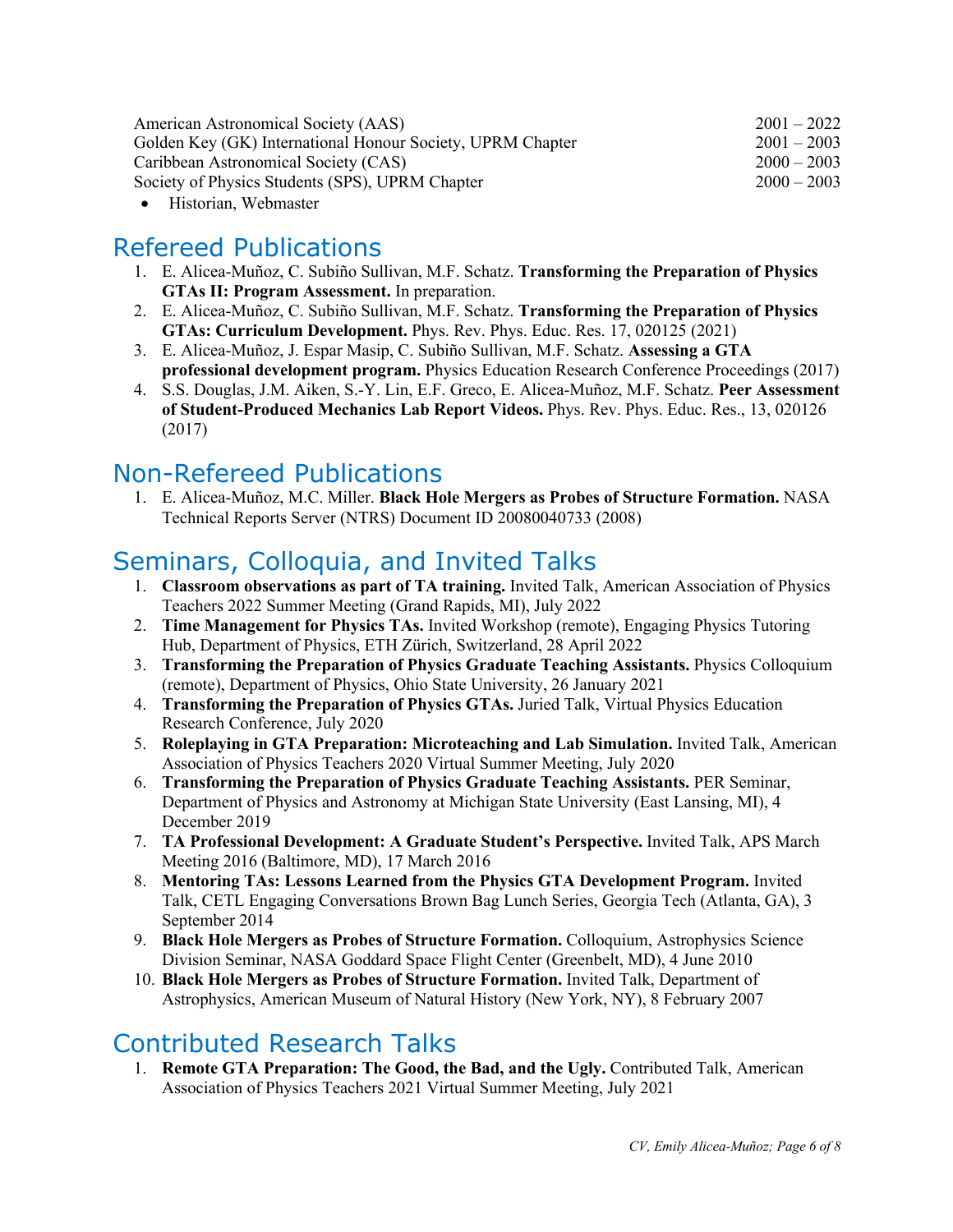- 2. **Research Results and Best Practices for GTA Preparation.** Contributed Talk, American Association of Physics Teachers 2020 Virtual Summer Meeting, July 2020
- 3. **Looking back on six years of GTA preparation.** Contributed Talk, American Association of Physics Teachers 2019 Summer Meeting (Provo, UT), 22 July 2019
- 4. **What elements of GTA development do GTAs find most useful?** Contributed Talk, American Association of Physics Teachers 2017 Summer Meeting (Cincinnati, OH), 24 July 2017
- 5. **Effects of a professional development program on GTA teaching effectiveness.** Contributed Talk, American Association of Physics Teachers 2017 Winter Meeting (Atlanta, GA), 20 February 2017
- 6. **Disciplinary TA Development: Partnerships between Centers and Departments.** Interactive Session (co-presented with Dr. Carol Subiño Sullivan), 41st Annual POD Network Conference (Louisville, KY), 12 November 2016
- 7. **Design and Implementation of a Physics GTA Development Program.** Contributed Talk, American Association of Physics Teachers 2015 Summer Meeting (College Park, MD), 29 July 2015
- 8. **Training and Career Development of Physics Teaching Assistants.** Contributed Talk, American Association of Physics Teachers 2014 Summer Meeting (Minneapolis, MN), 28 July 2014
- 9. **Black Hole Mergers as Probes of Structure Formation.** Research Talk, 11th Eastern Gravity Meeting, Pennsylvania State University (University Park, PA), 13 May 2008
- 10. **Black Hole Mergers as Probes of Structure Formation.** Minute Talk, Extragalactic Astronomy Conference 2, NASA Goddard Space Flight Center (Greenbelt, MD), 14 September 2007
- 11. **Black Hole Mergers as Probes of Structure Formation.** Research Talk, Department of Astronomy and Astrophysics, Pennsylvania State University (University Park, PA), 6 March 2007
- 12. **Massive Black Hole Merger Rates.** Research Talk, 9th Eastern Gravity Meeting, Massachusetts Institute of Technology (Cambridge, MA), 24 March 2006
- 13. **Massive Black Hole Binary Merger Rates in a Hierarchical Model of Structure Formation.** Research Talk, SIECA Intern Presentations, NASA Goddard Space Flight Center (Greenbelt, MD), 3 August 2004
- 14. **PoST Pixel Differentiation at Low X-Ray Energies.** Research Talk, SIECA Intern Presentations, NASA Goddard Space Flight Center (Greenbelt, MD), 29 July 2003
- 15. **Pulsations in Metal-Deficient Field Giants.** Research Talk, Smithsonian Astrophysical Observatory Intern Symposium, Harvard-Smithsonian Center for Astrophysics, (Cambridge, MA), 14 August 2002
- 16. **Investigations of Single Pulses from Radio Pulsars.** Research Talk, 22nd Puerto Rico Interdisciplinary Scientific Meeting (Arecibo, PR), 16 March 2002
- 17. **Diffraction Effects in SURF Beamline 3.** Research Talk, Summer Undergraduate Research Fellows Colloquium, National Institute of Standards and Technology, (Gaithersburg, MD), 10 August 2001
- 18. **Investigations of Single Pulses from Radio Pulsar PSR 0540+23.** Research Talk, 21st Puerto Rico Interdisciplinary Scientific Meeting (Ponce, PR), 10 March 2001

### Research Posters

- 1. G.T. Carroll, E. Alicea-Muñoz. **A National Survey of Physics Graduate TA Preparation.** Physics Education Research Conference (Grand Rapids, MI), July 2022
- 2. E. Alicea-Muñoz, J. Espar Masip, C. Subiño Sullivan, M.F. Schatz. **Assessing a GTA Professional Development Program.** Physics Education Research Conference (Cincinnati, OH), July 2017
- 3. E. Alicea-Muñoz, C. Subiño Sullivan, M.F. Schatz. **GTA Preparation in the School of Physics.** Georgia Tech STEM Education Research Expo (Atlanta, GA), February 2015